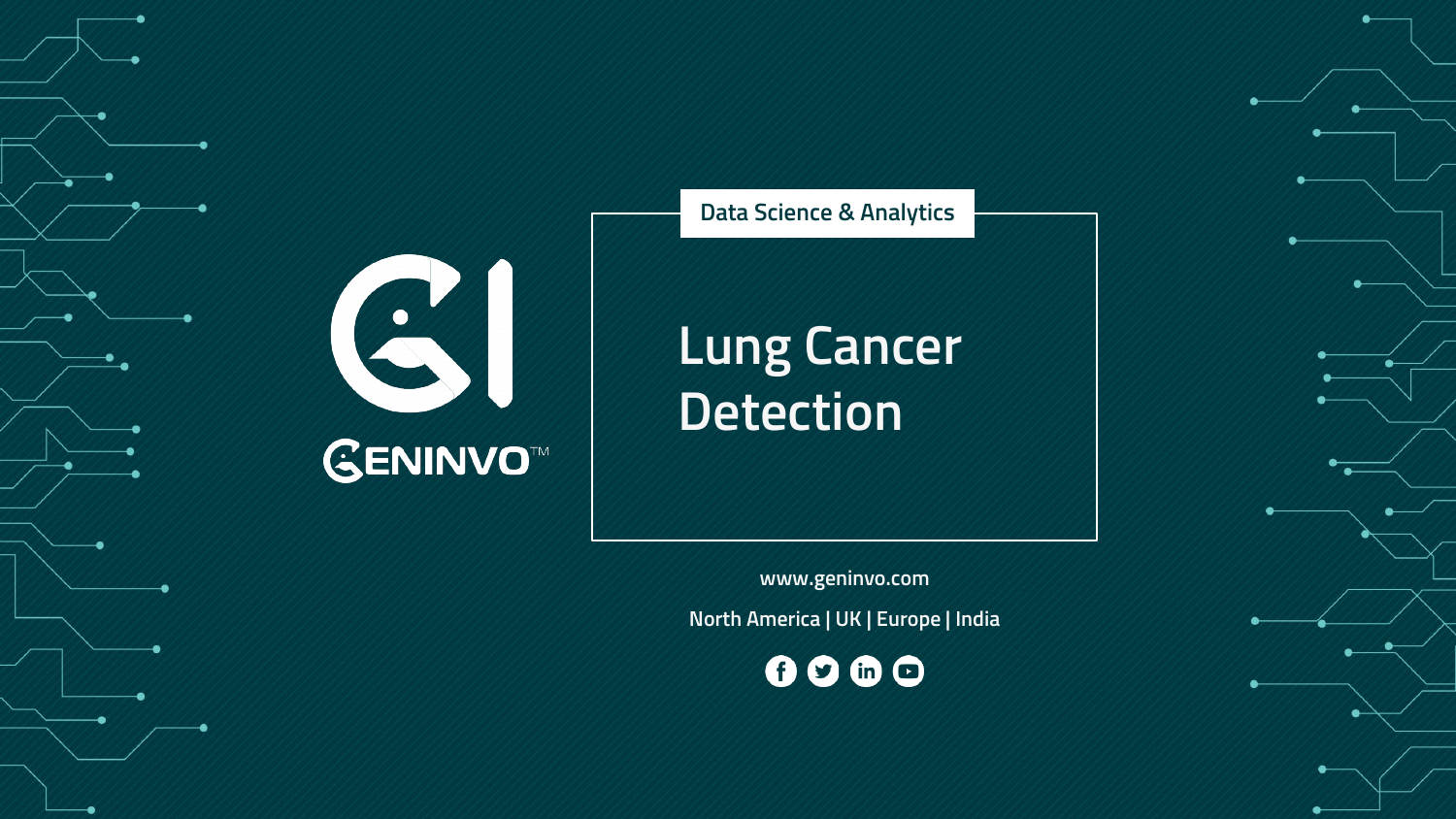## **Lung Cancer Detection**

**Machine Learning methodologies for**

Automatic Segmentation and Diagnosis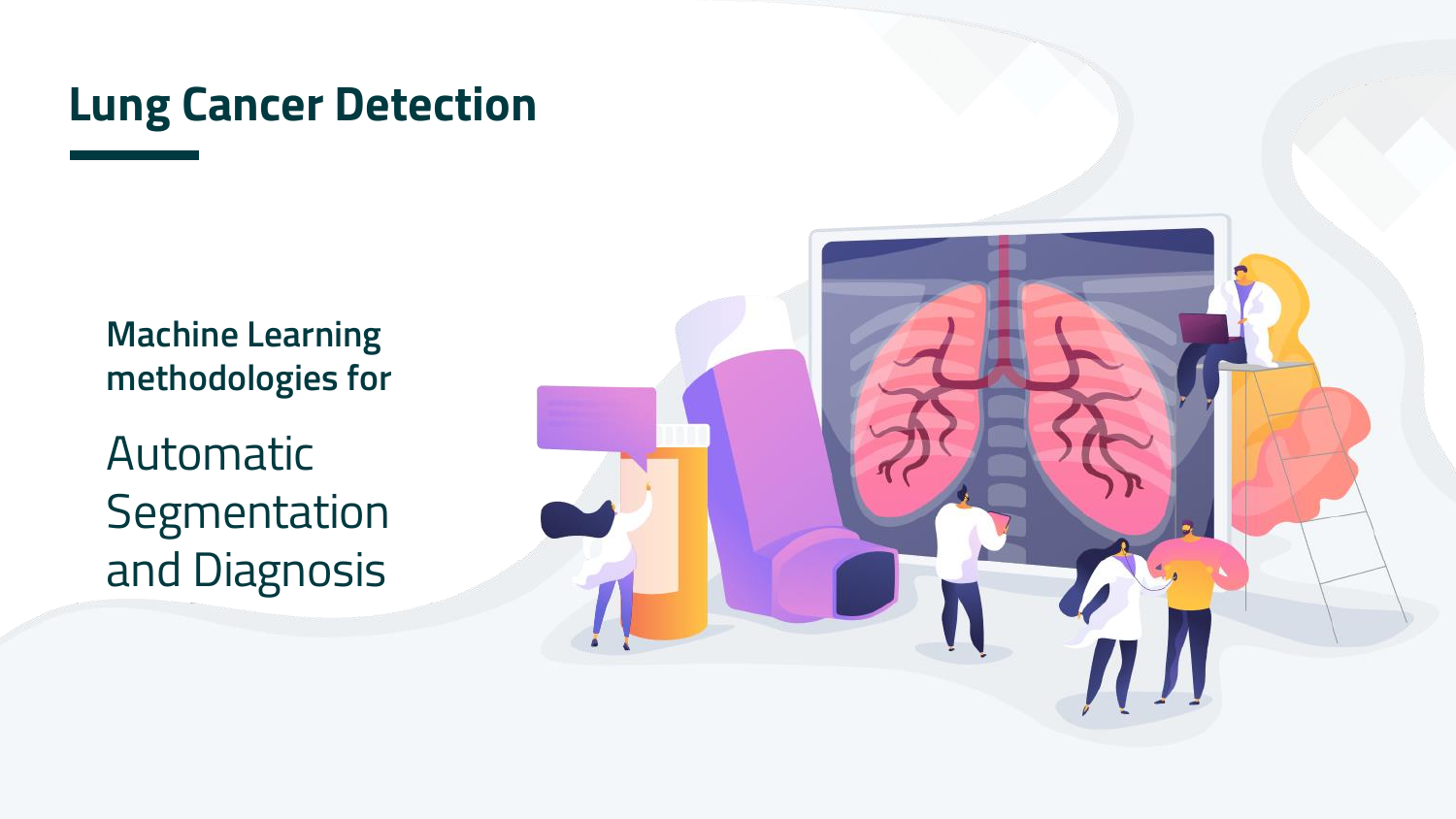#### **Business Need**

- ► **Lung cancer is the leading cause of cancer related deaths in United States, Europe and many Asian countries. Owing to the low survival rates among lung cancer patients, early-stage detection and treatments are necessary.**
- ► **Recently other than conventional radiography, Positron emission tomography and Computed tomography (PET/CT) examination is being used as a cancer screening tool in some countries and is useful for the early detection of lung cancer. However, it's primary disadvantage is that it generates about 1000 slice images per scan, so the diagnosis and interpretation of a large amount of PET/CT images becomes cumbersome and a technique for obtaining high diagnostic accuracy with little effort is required.**
- ► **Computer-aided detection (CAD) is set of computational techniques developed primarily to serve as a second reader to support the radiologist's diagnosis and assist in evaluating a large number of images to identify pulmonary nodules and arrive at the diagnosis. A fully integrated CAD system based on Deep learning methodologies of classification and segmentation could be beneficial for practical applications of future medical imaging systems.**

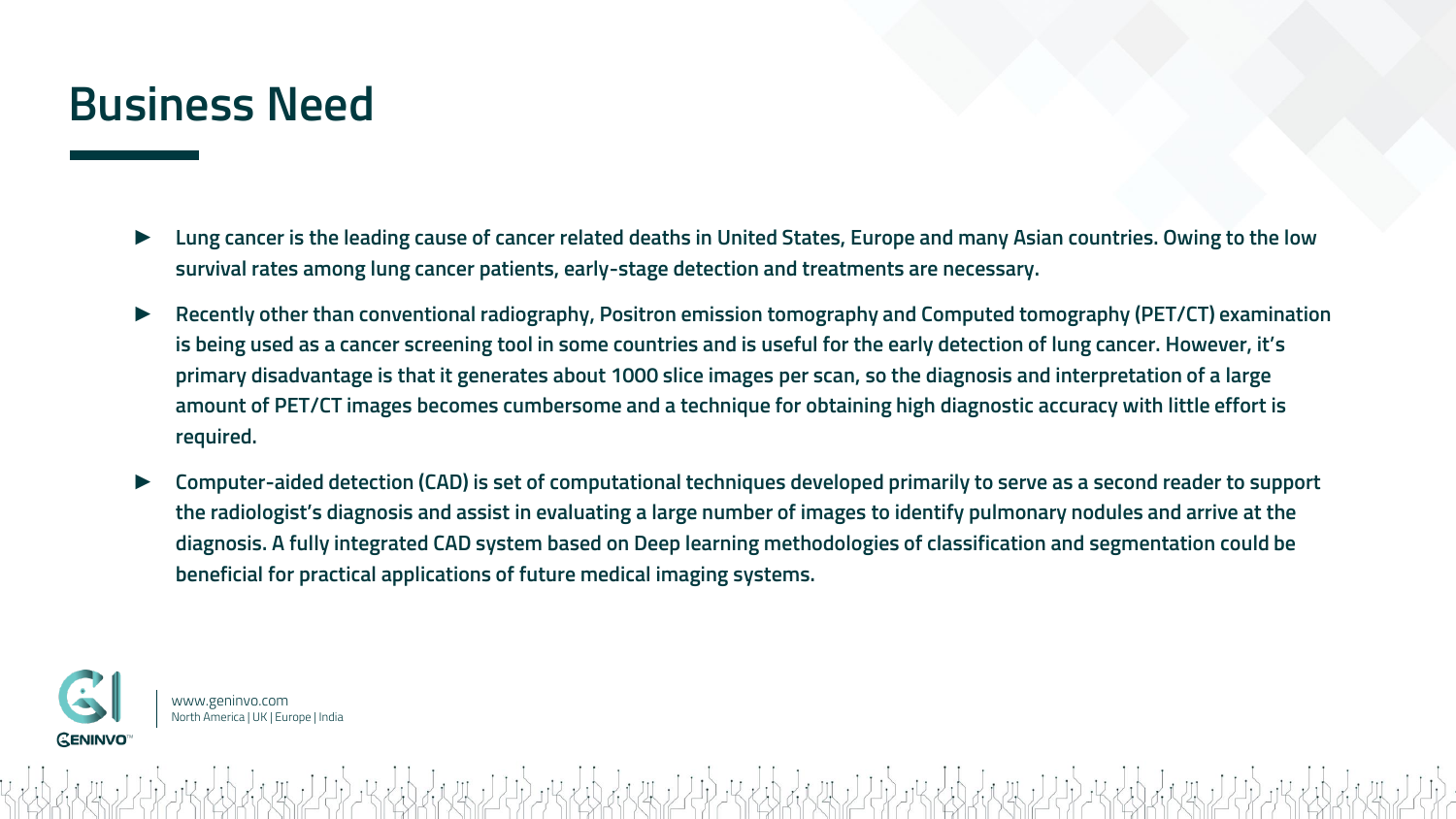## **Challenges**

**Lung Even with many promising results from deep learning based image processing studies there are certain challenges to be considered when developing a practical application:**

- ► **Extensive cooperation between SMEs / radiologists and data scientists is required. This will help programmers to develop the deep learning based CAD system more in line with clinical needs and thereby improving diagnosis efficiency and accuracy.**
- ► **Medical images are different from natural images and are based on different physical principles. The quantification of the images is also complicated by limited resolution, lack of contrast, noise and presence of artifacts which creates a major problem in data preprocessing. Computational strategies need to take this variability into account so the application is sufficiently robust to perform well under a variety of conditions.**
- ► **Medical images are typically 3D tomographic images and deep learning algorithms need to be designed to process spatial relationships in all three dimensions of the 3D image. The training of such algorithms requires a large amount of dataset support which may also lead to tendency of overfitting. Robust evaluation strategies need to be implemented to mitigate overfitting in models.**

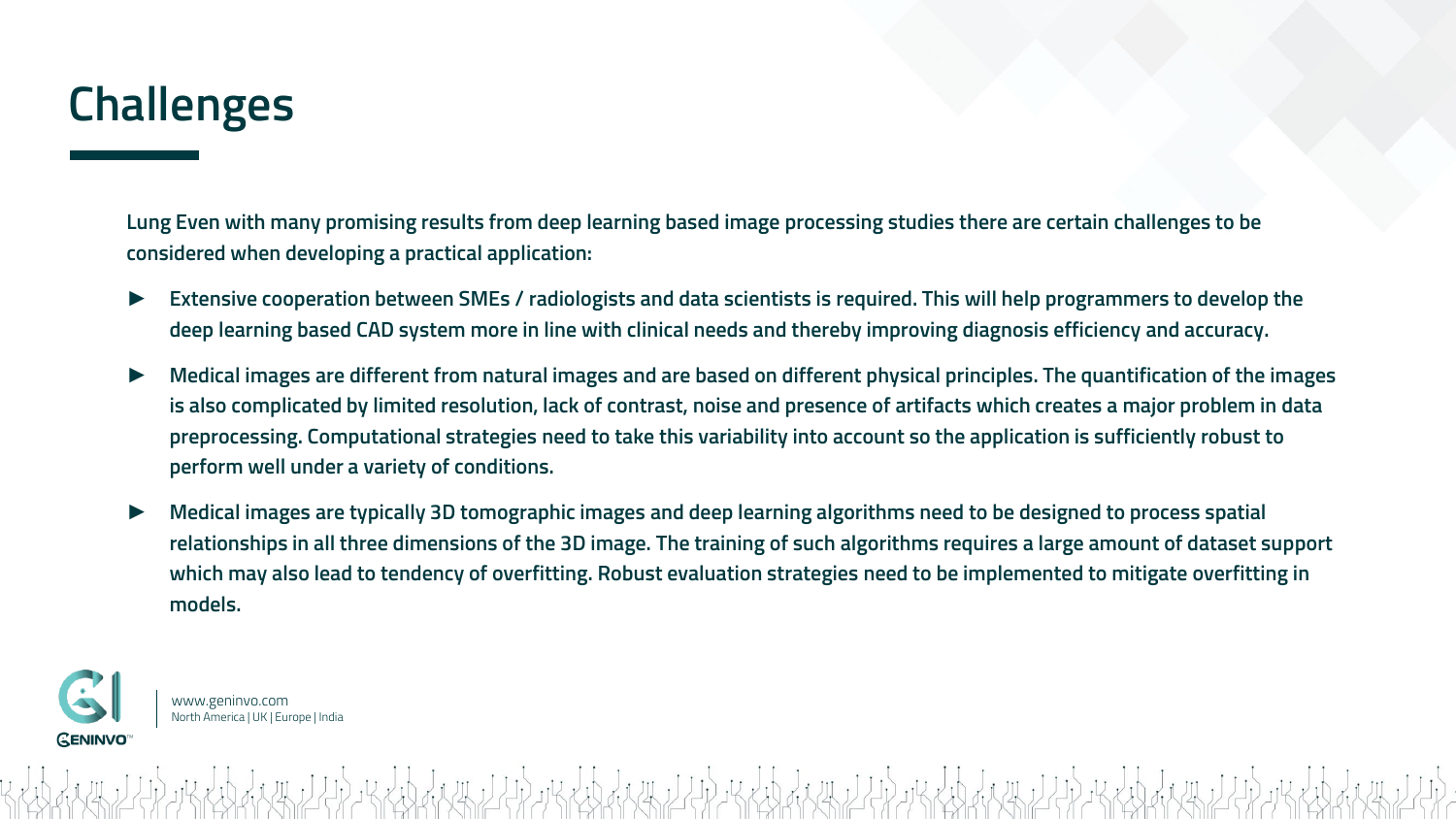## **Solution Methodology**

- The solution developed for automating lung cancer detection in CT scans is a two-stage framework.
- ► **The first stage involves semantic segmentation of the lung region from CT images to isolate the lungs and localize the nodules in the input images. The detection of nodules within the processed CT scan image indicates the possibility of cancer. The second stage involves generating specific features from the localized nodules in order to train a classifier for detecting cancer.**
- ► **The data preprocessing step in solution pipeline includes image transformation techniques for generating region of interest (ROI) maps. Thresholding is one such technique that removes non-lung region from the image which do not apply equally to all datasets thus reducing the possibility of false positives outside region of interest.**
- ► **The automatic segmentation of pulmonary nodules is done by U-Net model which is a fully convolutional network (FCN) composed of encoder-decoder architecture. The network ingests CT scan image and outputs a binary mask that highlights nodule locations.**
- ► **The final step of solution pipeline involves the Lung Cancer Detection model which is a classifier trained on the features extracted from CT scan image data and nodule masks.**

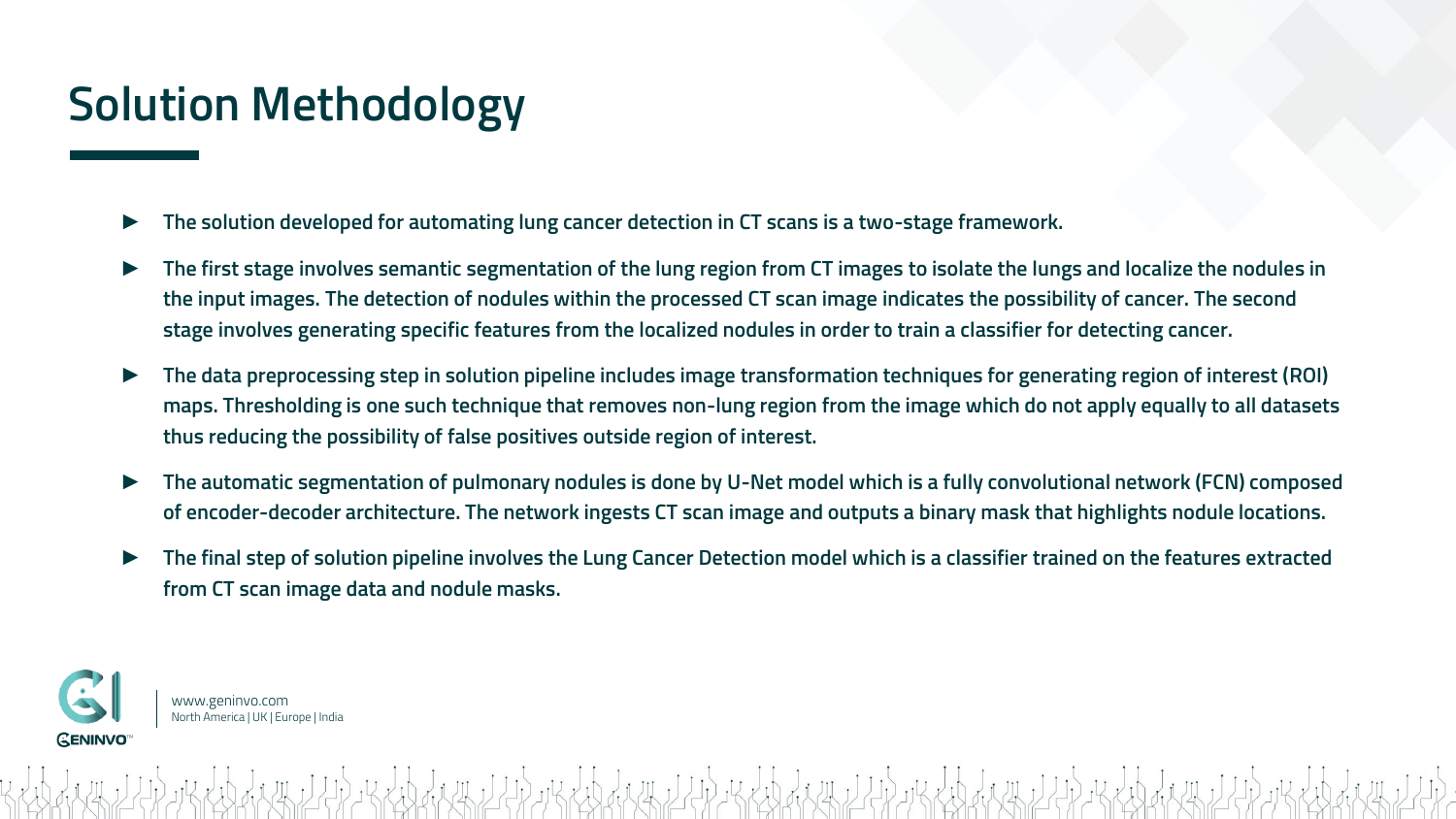



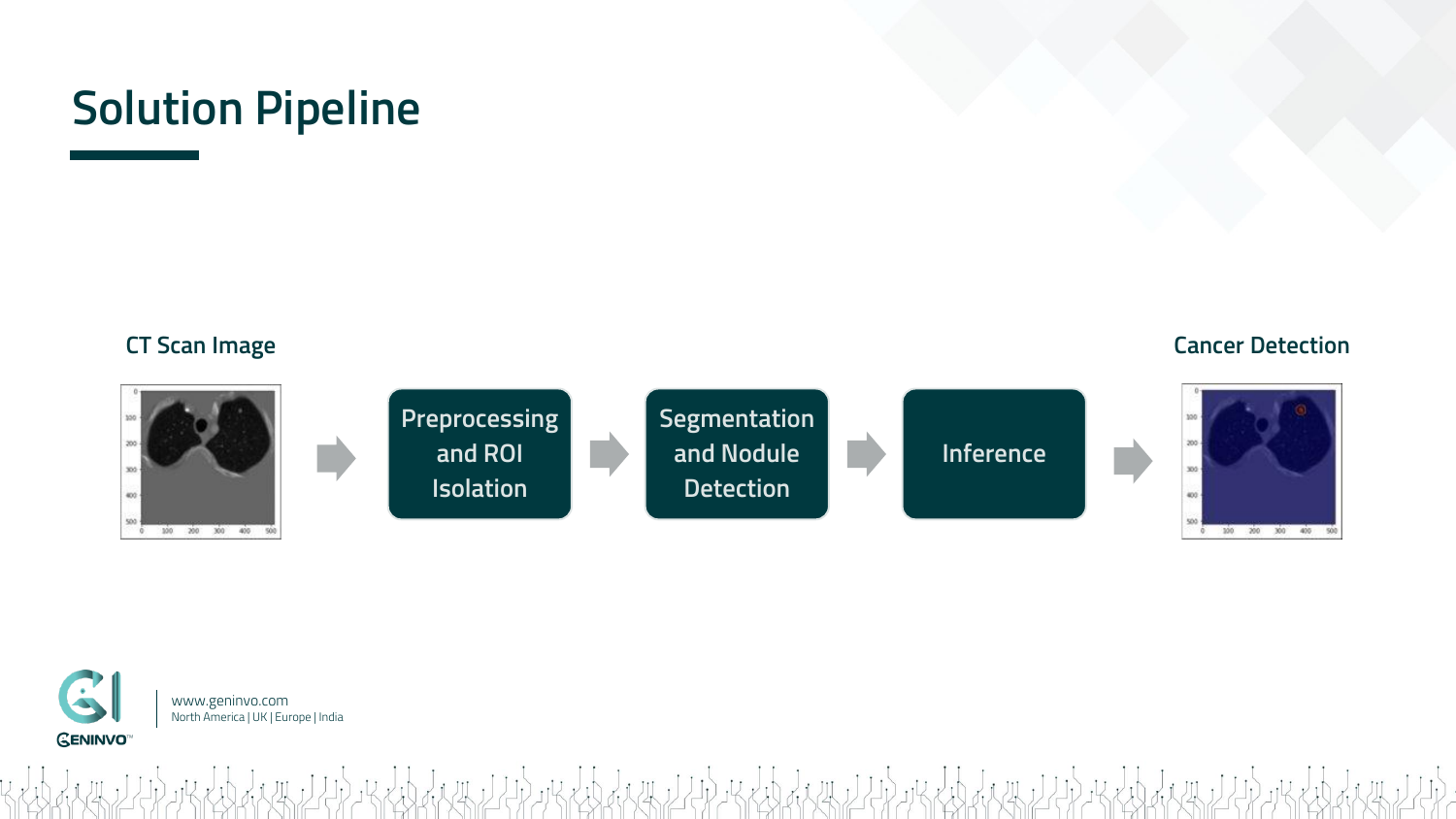## **Example of FCN architecture for Image Segmentation**

KEN LILLO KEN HILLO AND HELLO AND



www.geninvo.com North America | UK | Europe | India **GENINVO**<sup>™</sup>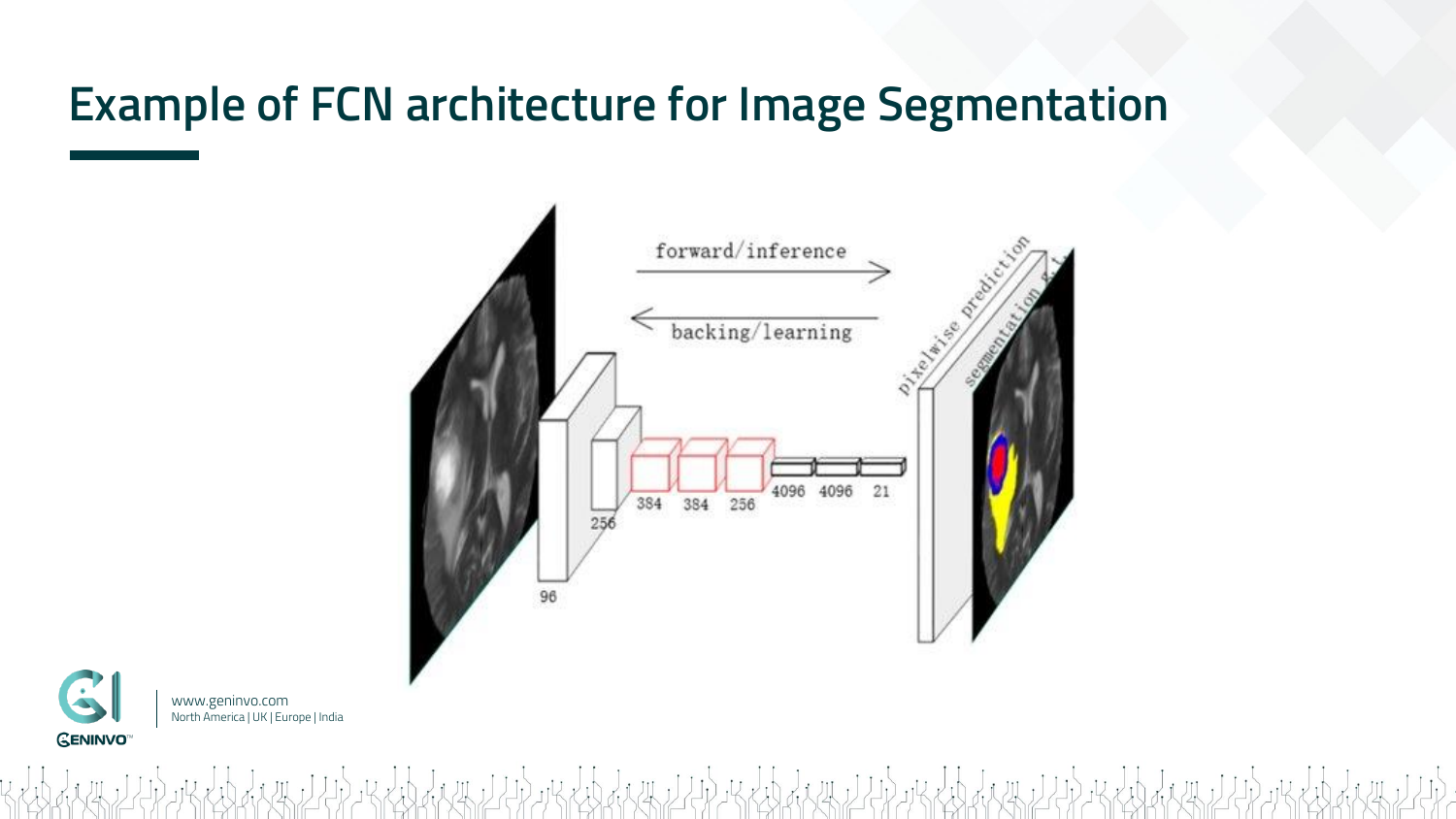#### **CT Scan Image Segmentation with U-Net**



**Nodule Mask (512 x 512 x 1)**

100 200 300 400

**Batch** normalization

Leaky ReLU

Dropout

Con2D

о



400 500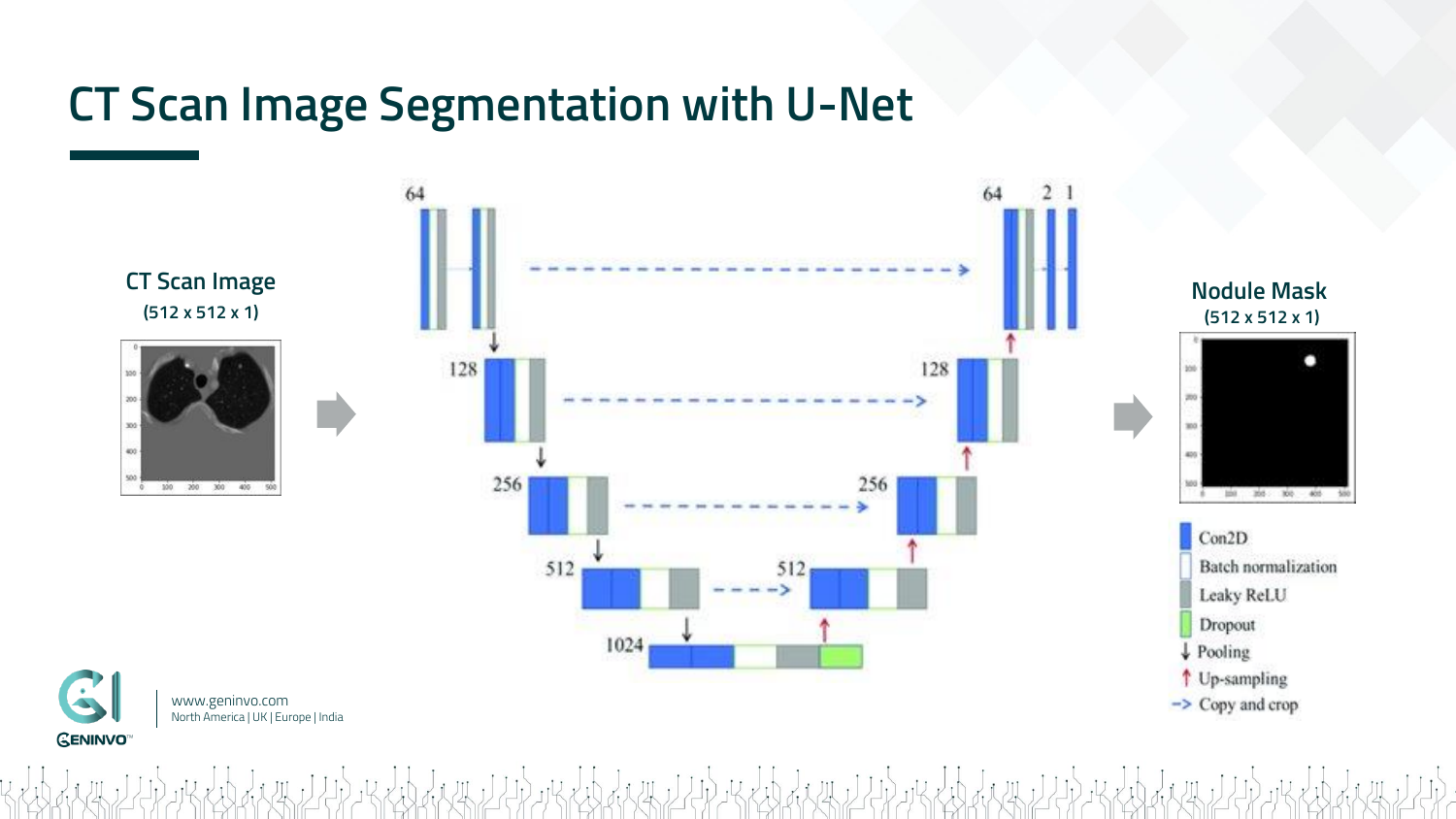## **Lung Cancer Prediction**



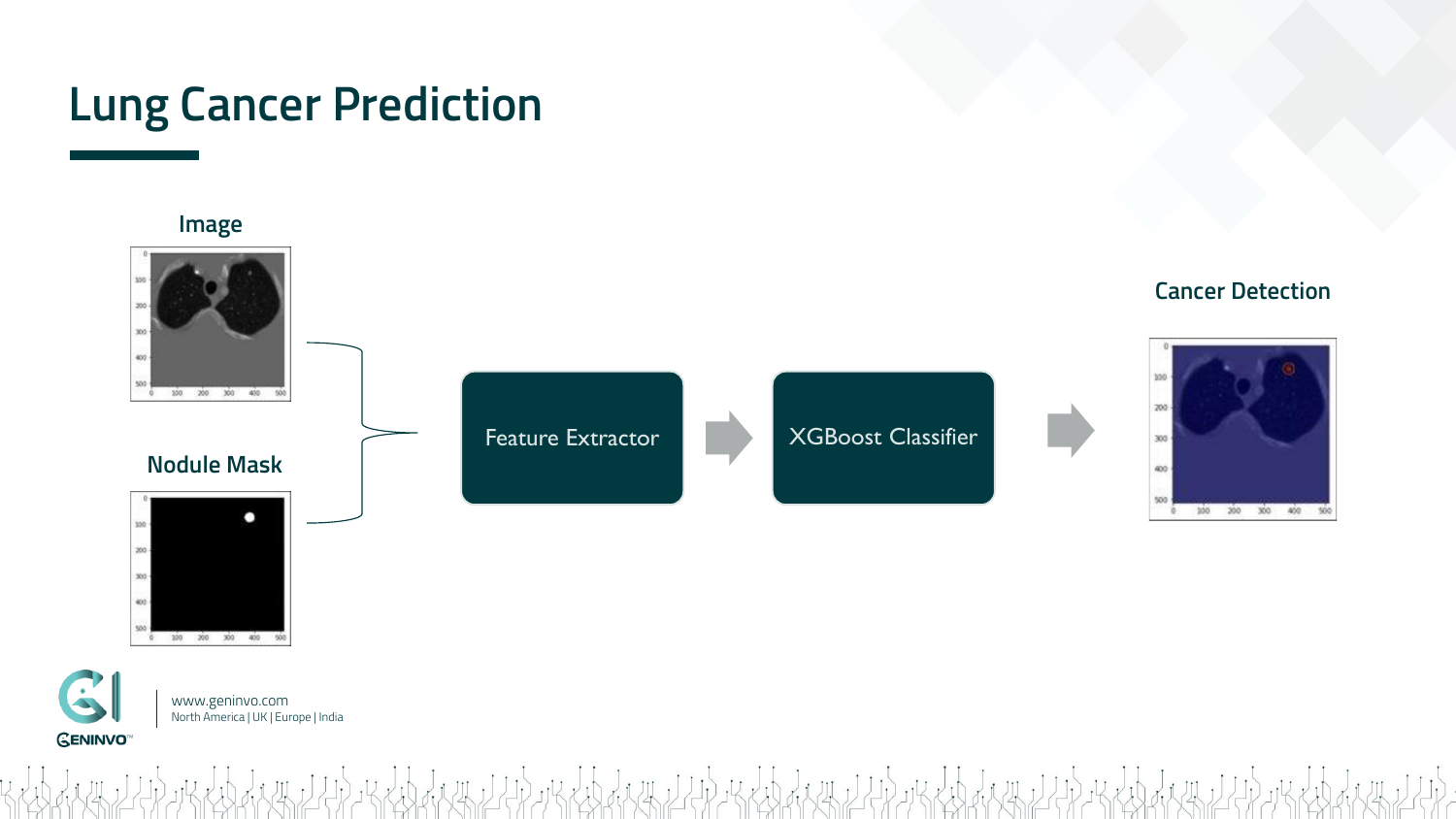#### **Business Impact**

- ► **The recent transformation of Healthcare industry towards personalized medicine requires analysis of large amount of medical imaging data. Robust automated technologies are essential for efficient and accurate analysis of multi-modal medical images in the context of early diagnosis, optimal treatment planning and treatment follow-up.**
- ► **The computer vision community is fully dedicated to developing new machine learning algorithms, neural network architectures, curated datasets and open source software.**
- ► **Computer-aided detection benefits from advances in deep learning to develop intelligent image analysis systems that are less biased by heuristic assumptions and thus minimize human error in clinical diagnosis.**
- ► **Semantic segmentation methods have achieved good results in recent years. Automatic image segmentation acting as second reader can effectively help radiologists to confirm their diagnosis thus increasing accuracy of diagnosis and greatly reducing the workload.**